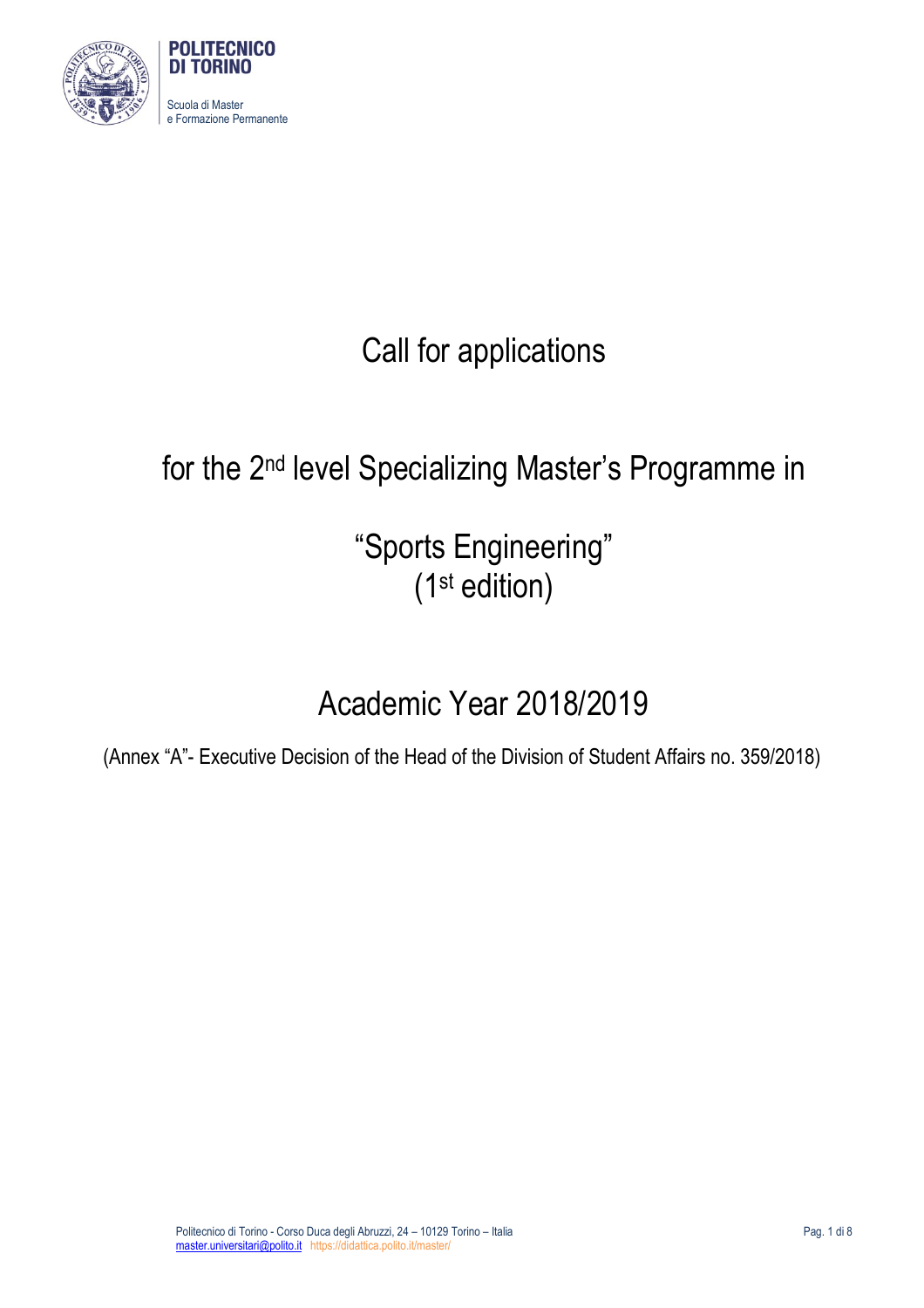

### **Programme overview**

The 1<sup>st</sup> edition of the 2<sup>nd</sup> level Specializing Master's Programme in "Sports Engineering" is offered for the academic year 2017/2018 by Politecnico di Torino in collaboration with "Scuola dello Sport – Coni Servizi S.p.A." and "Città Studi S.p.A". It is endorsed by "Città di Torino" and certified by "Johan Cruyff Academics International S.L.".

The administrative seat of this Specializing Master's Programme is located at Politecnico di Torino – Office of Specializing Master's Programmes and Lifelong Learning ("Ufficio Master e formazione permanente").

The programme is managed by the "Specializing Master's Programmes and Lifelong Learning School" ("Scuola di Master e Formazione Permanente").

The Programme Director is Alessandro Pezzoli, professor at the Interuniversity Department of Regional and Urban Studies and Planning (DIST) of Politecnico di Torino. The Programme Vice-Director is Ada Ferri, professor at the Department of Applied Science and Technology (DISAT) of Politecnico di Torino.

## **ART. 2**

## **Training objective, didactic contents and organization of the activities**

The purpose of the programme is to train experts that can successfully face the multidisciplinary science rapresented by sports engineering.

This science requires expertises in diffent fields such as: material science, meteorology, ICT, biomechanics, sensor development, statics, nutrion and sports medicine.

The learning objectives of this programme can be classified in two main categories:

- 1. Material and processes: the students will learn how to select materials and processes for state-of-the-art sportswear and sportsgear and they will be able to identify new needs and develop new products and services to improve athletes performance and safety;
- 2. Products and services: the students will develop their skills for sports performance analysis. They will learn how to design data management and sports analysis systems to support managers, coaches and athletes with the most advanced training systems ant to improve audiences experience.

The 2<sup>nd</sup> level specializing master is a full time programme of one academic year duration for a total of 60 ECTS; it will start in September 2018 and will end in September 2019.

Lectures will be held in English at Città Studi di Biella premises – starting in September 2018 and ending in January 2019. An internship period in sport performance analysis or in sport materials company will follow.

The teaching programme includes classes with academic and corporate teaching staff and it is structured as follows:

- 10 courses compulsory (38 credits);
- Internships compulsory (22 credits);
- 1 online course in "Sport Management Fundametal" certified by Johan Cruyff Institute optional (60 hours);
- 4 Top Seminars optional (20 hours).

|                                                          | <b>ECTS</b> | <b>HOURS</b> |
|----------------------------------------------------------|-------------|--------------|
| Sport Research Methods                                   |             | 40           |
| Sport Psychology and Sport Development                   |             | 40           |
| Sensors and Measurements for Sport Engineering           |             | 20           |
| Sport Biomechanics                                       |             | 40           |
| Sport Physiology                                         |             | 20           |
| Materials and Design for Sportswear and Sports Equipment |             | 40           |
| Sport Meteorology & Environmental Physics for Sports     |             | 30           |
| Sport Bioengineering                                     |             | 40           |
| <b>Sport Performance Analysis</b>                        |             | 50           |

### **Table n.1 – Organization of the programme**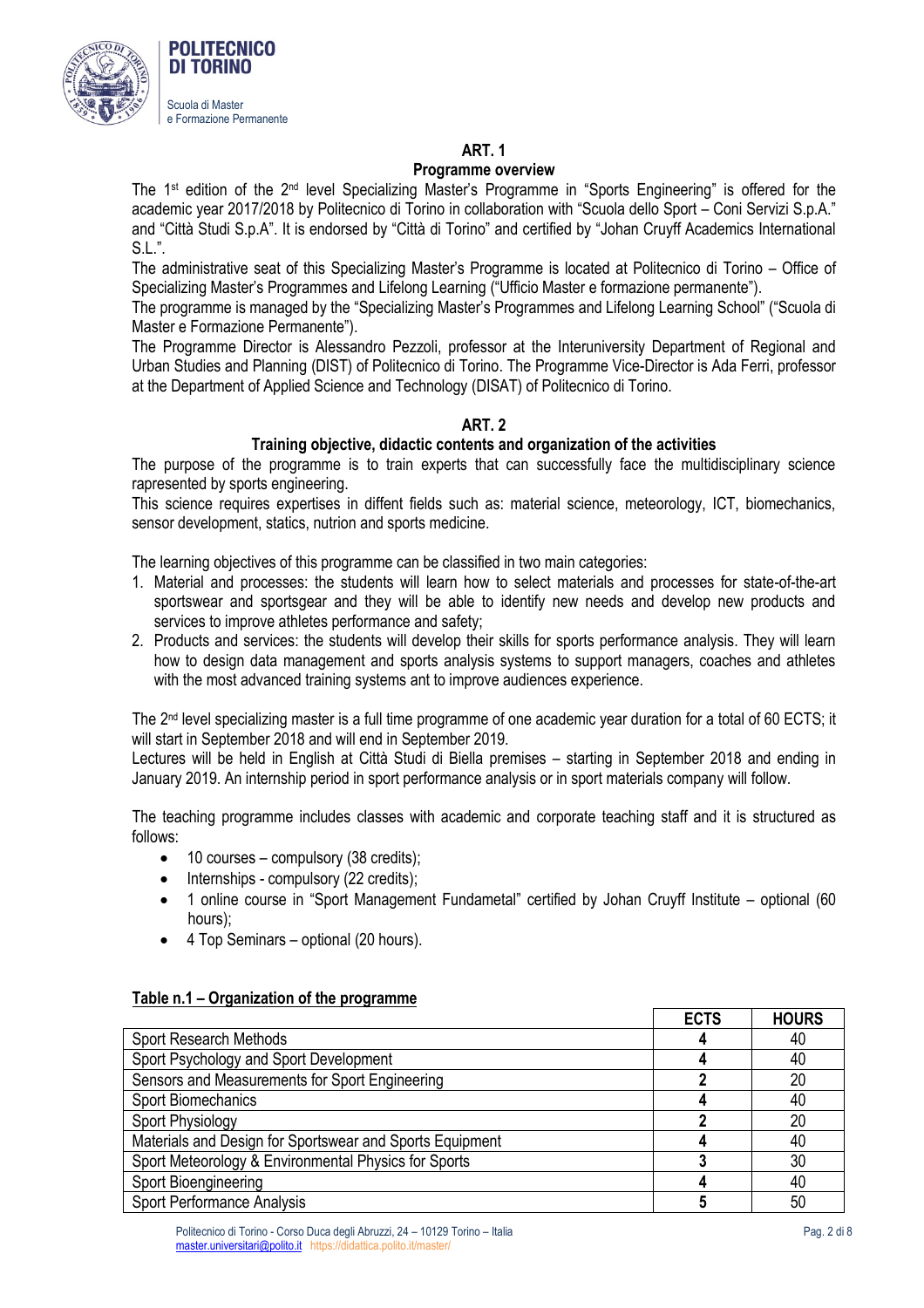

| Bio-fluid<br><b>Computational Fluid Mechanics for Sport</b><br>u Mechanics & C≀ |         | 40  |
|---------------------------------------------------------------------------------|---------|-----|
| rnshic                                                                          | n,<br>" | 550 |
|                                                                                 | 60      |     |

# **Admission requirements**

In order to be enrolled at a 2<sup>nd</sup> Level Specializing Master's Programme, applicants must hold a full degree (Master of Science degree/Laurea specialistica/Laurea magistrale).

The programme is addressed to graduate students having completed a Master's degree programme (or equivalent title) in the following degree classes (D.M. 270/2004):

- Biology (LM 6)
- Industrial Biotechnologies (LM 8)
- Pharmaceutical, Veterinary and Medical biotechnologies (LM 9)
- Design (LM 12)
- Physics (LM 17)
- Computer Science (LM 18)
- Aerospatial and astronautic engineering (LM 20)
- Biomedical engineering (LM 21)
- Chemical engineering (LM 22)
- Civil engineering (LM 23)
- Construction engineering (LM 24)
- Automation engineering (LM 25)
- Safety engineering (LM 26)
- Telecommunications engineering (LM 27)
- Electrical engineering (LM 28)
- Electronic engineering (LM 29)
- Energy and nuclear engineering (LM 30)
- Management engineering (LM 31)
- Computer systems engineering (LM 32)
- Mechanical engineering (LM 33)
- Naval engineering (LM 34)
- Environmental engineering (LM 35)
- Mathematics (LM 40)
- Medicine (LM 41)
- Mathematical modelling for engineering (LM 44)
- Sport and leisure management (LM 47)
- Psichology (LM 51)
- Material engineering (LM 53)
- Chemistry (LM 54)
- Cognitive sciences (LM 55)
- Economics (LM 56)
- Sport science for prevention and rehabilitation (LM 67)
- Sport science (LM 68)
- Industrial chemistry (LM 71)
- Geology (LM 74)
- Environmental and land sciences (LM 75)
- Environmental and cultural economics (LM 76)
- Geography (LM 80)
- Statistics (LM 82)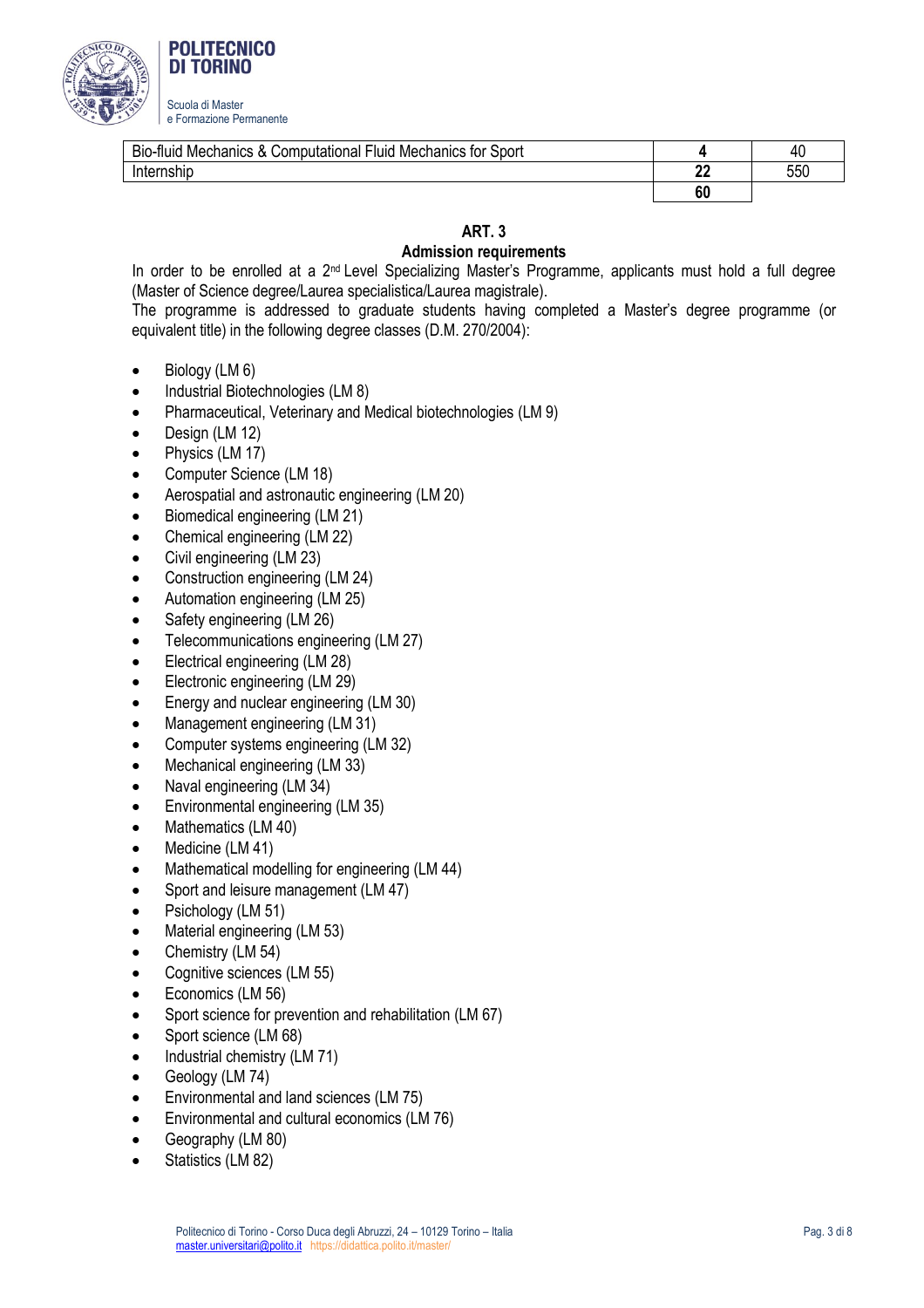

 Scuola di Master e Formazione Permanente

**POLITECNICO DI TORINO** 

All Master's degree programme belonging to equivant LS (D.M. 509/1999) and foreing Master's degree programme in related areas of study will be accepted.

All candidates must prove to have a good knowledge of the English language, which must be certified by a language certificate included in the list of accepted certificates (see **Table n.2 English language certificates** in order to know the required level and accepted certificates).

Candidates can be exempted from having the IELTS 5.0 certificates (or substitutes) by providing a stamped declaration/certificate written on official letter headed paper, which certifies that:

- a) They have attended at least one school year at a high school in which the medium of instruction is English. In this case the school must issue a certificate stating that "The medium of instruction is English".
- b) They have a foreign high school diploma which is recognized by the Italian Ministry of Education and Research as equivalent to the Italian high school diploma (diploma di maturità), or they have a higher qualification awarded by a higher education institution in which the medium of instruction is English.

In both cases the school must issue a certificate stating that "The medium of instruction is English".

With regard to points "a" and "b", please note that diplomas awarded by high schools (or higher education institutions) in the USA, UK , Canada, Ireland, Australia and New Zealand do not need to include the phrase "The medium of instruction is English".

| <b>Examination Board</b>                                                                                      | <b>Certificate</b>                                                                      | Minimum score accepted                                                                                          |
|---------------------------------------------------------------------------------------------------------------|-----------------------------------------------------------------------------------------|-----------------------------------------------------------------------------------------------------------------|
| <b>IELTS</b><br>https://www.ielts.org/                                                                        | IELTS (International English Language Testing<br>System) - Academic or General training | 5.0                                                                                                             |
| Cambridge English Language                                                                                    | Cambridge English: PRELIMINARY (PET)                                                    | Pass with Merit                                                                                                 |
| Assessment<br>http://www.cambridgeenglish.or<br>q/exams/                                                      | <b>BULATS</b>                                                                           | Reading & Listening: overall score 54<br>Writing & Speaking: at least one B2 in<br>one of the tests             |
| Cambridge Assessment English<br>http://www.cambridgeenglish.or<br>g/exams-<br>andtests/qualifications/general | All certificates                                                                        | Cambridge English Scale: score 154                                                                              |
| formerly known as:<br>Cambridge English Language<br>Assessment<br>http://www.cambridgeenglish.or<br>g/exams   | <b>BULATS</b>                                                                           | Reading & Listening: overall score 54<br>Writing & Speaking: at least one B2 in<br>one of the tests             |
|                                                                                                               | TOEFL - ibt                                                                             | 62                                                                                                              |
| <b>ETS</b>                                                                                                    | TOEFL - cbt                                                                             | 210                                                                                                             |
| http://www.ets.org/toefl                                                                                      | TOEFL - pbt                                                                             | 547                                                                                                             |
|                                                                                                               | <b>TOEIC</b>                                                                            | Listening: 360; Reading: 350;<br>Speaking: 150; Writing: 140                                                    |
| Pearson<br>http://pearsonpte.com/                                                                             | Pearson Test of English Academic                                                        | 51                                                                                                              |
| LCCI - EDI / Pearson<br>http://qualifications.pearson.co<br>m/en/qualifications/lcci.html                     | <b>JETSET</b>                                                                           | JETSET Level 4<br>Reading, Writing, Listening e Speaking:<br>pass with overall score ("total")<br>"Distinction" |
| Trinity College London<br>http://www.triniticollege.com/                                                      | Trinity ISE I                                                                           | Reading, Writing, Listening, Speaking:<br>pass with overall result "Distinction" in<br>all the tests            |

## **Table n.2 – English language certificates**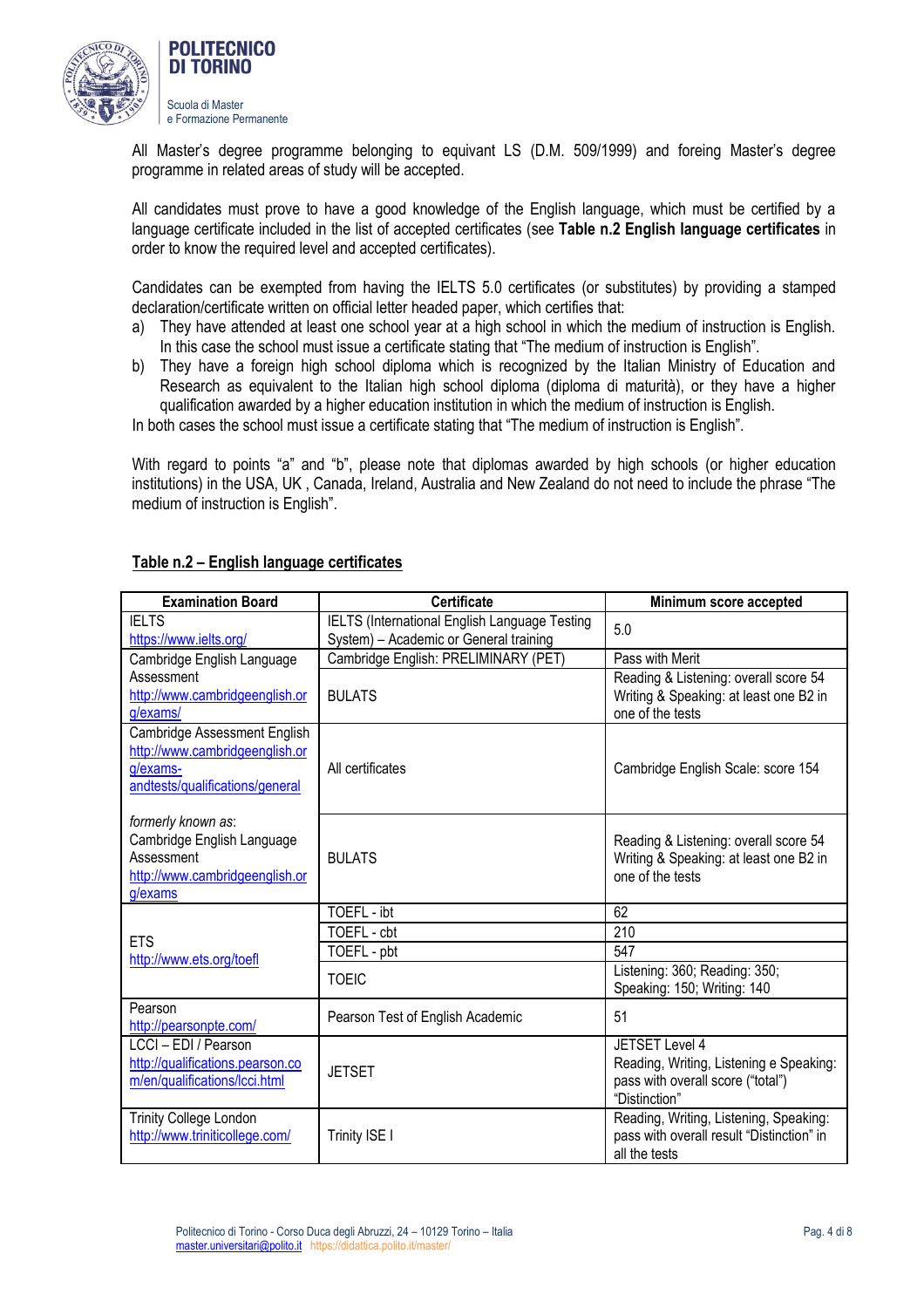

## **Admission and Selection Procedures**

The Specializing Masters Programme is open to a maximum of **25** participants.

Application to the Specializing Master's Programme must be made by completing the on-line application form available on the Politecnico di Torino website:

[https://didattica.polito.it/master/sports\\_engineering/2019/how\\_to\\_apply](https://didattica.polito.it/master/sports_engineering/2019/how_to_apply)

Application forms must be submitted within:

**June 15th, 2018** at 11:59 a.m. - Italian time

**ALL** the following supporting documents must be upload to the application form on Politecnico di Torino website (in English or Italian only):

- 1. valid identitification document (passport for extra EU applicants)
- 2. curriculum vitae (cv must include the authorization to the processing of personal data in compliance with Legislative Decree no. 196/2003);
- 3. English certificate (see table n. 2 "English language certificates", art. 3);
- 4. List of exams of both Bachelor's and Master's degree programmes:
	- for applicants with degree(s) obtained from a non-Italian University: official transcript(s), by University of origin, produced on headed paper, containing the full list of all the exams passed and the grades obtained. The transcript(s) must also include the date of the degree conferral. Upon enrolment, the admitted candidates must submit the original copy of the "Dichiarazione di Valore/"Statement of validity" (related to the Master's degree) issued by the Italian Diplomatic Mission in the country where the qualification was awarded. If the Master's degree was awerded by a European university, admitted candidates can turn in the "Diploma Supplement" instead of the "Dichiarazione di Valore".
- or
- for applicants with degree(s) obtained from an *Italian University*: self-certification ("dichiarazione sostitutiva di certificazione" - Art. 46 DPR 28 December 2000, n. 445) in which applicants declare to have obtained **both a Bachelor and Master's degrees**.

The self-certification must include: the name of degree, the name of the University, the date of degree conferral and the gradution final grade, the full list of all the exams passed and the grades obtained (these information are required for both degrees).

*In compliance with art. 75 of D.P.R. 445/2000, should the self-certification be found to be false or incorrect, the applicant loses any benefit which he/she might have acquired on the basis of the untruthful declaration.* 

- 5. Admission Request Form (available on the webpage of the Specializing Master's Programme https://didattica.polito.it/master/sports\_engineering/2019/application\_deadline\_and\_documentation\_required );
- 6. Motivation Letter: max 1 page (see the template available on the webpage of the Specializing Master's Programme

https://didattica.polito.it/master/sports\_engineering/2019/application\_deadline\_and\_documentation\_required ).

Failure to attach even one of the above mandatory documents will result in excluding applications from the selection process.

After the application deadline, the Selection's Commission will evaluate all the applications received and the attached documentation.

Selections will consist in the evalutation of:

 $\bullet$  CV;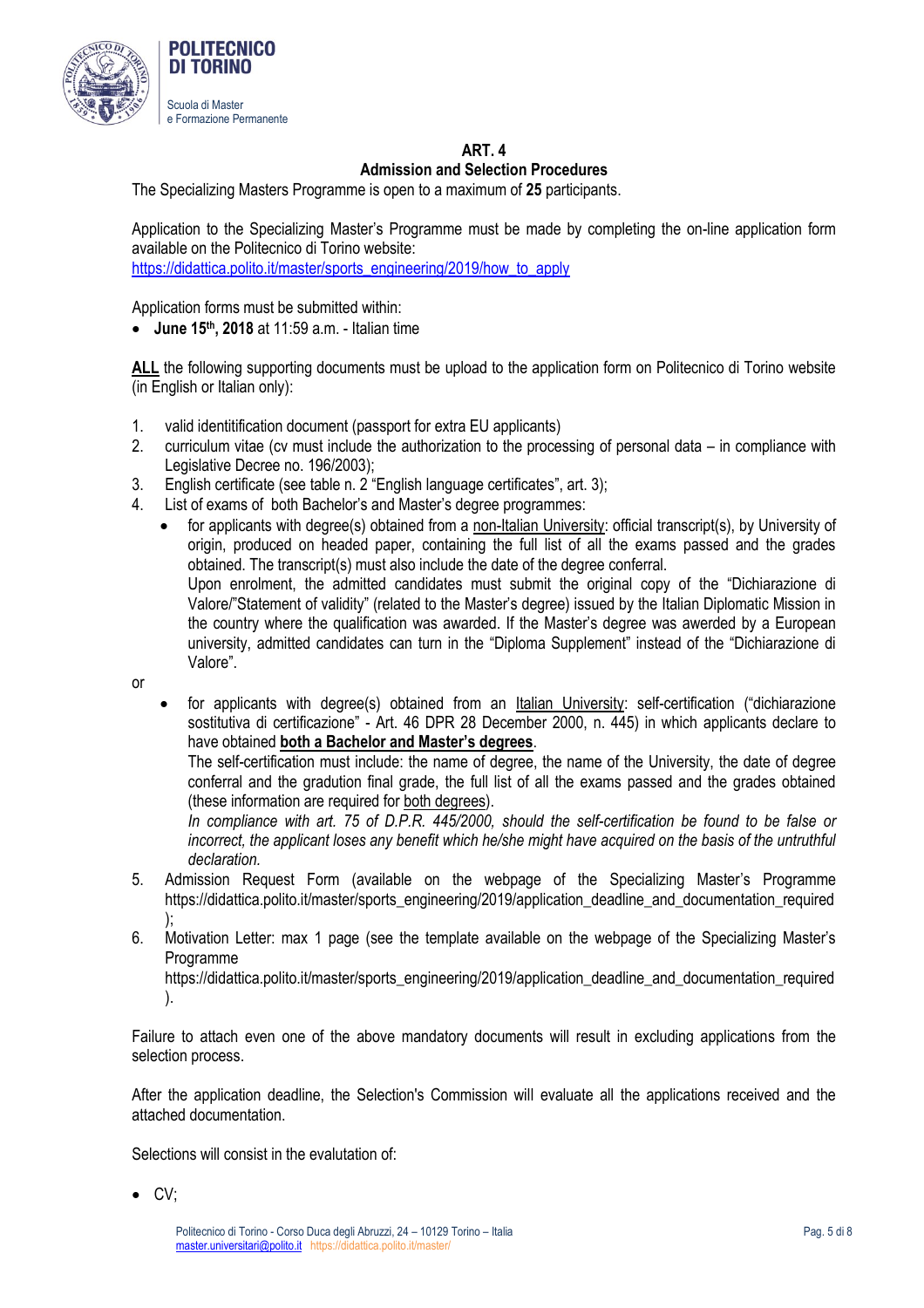

- education results;
- motivation letter.

The Selection's Commission will assign a maximum of 100 points on the basis of the following criteria:

- Max 50 points for the academic results: max 40 point for Master's degree's final grade or average grade, max 10 points for the number of years needed to get the final degree;
- Max 40 points for CV evaluation;
- Max 10 points for the motivation.

In case of equal score, any competitive sporting activity or the possession of a coaching certificate (level 2 or above, i.e. from *Istruttore Nazionale* to *Direttore Tecnico*) shall prevail.

The person responsible for the admissions administrative procedure is Mr. Alberto Pusceddu (Head of the Specializing Master's Programmes and Lifelong Learning Office at Politecnico di Torino).

#### **ART. 5 Selection Outcomes**

At the end of the selection process, the following lists will be published on the "Selection outcomes" page of the Specializing Master's Programme's website:

- applicants admitted to the Specializing Master's progremme;
- applicants on reserve list.

Candidates who attached all the required documents and who fulfills all the requirements will see their position in the rankings and their final score on the "Selection outcomes" page, where the official lists are published.

Please note that candidates who have not yet obtained the Master's degree will be provisonally accepted. In case they will not obtain the degree within the enrollment deadline they will not be admitted to the programme (approximately in the middle of September 2018).

# **ART. 6**

## **Enrollment**

Admitted candidates who accept the offer to participate in the Programme will have to enrol at Politecnico di Torino by the starting date of Specializing Master's Programme.

Upon enrolment, participants who hold a degree from a non-Italian University must submit the original copy of the "Dichiarazione di Valore"/"Statement of validity" (related to the Master's degree) issued by the Italian Diplomatic Mission in the country where the qualification was awarded.

If the Master's degree was awerder by a European university, participants can turn in the "Diploma Supplement" instead of the "Dichiarazione di Valore".

Participants who are non-EU citizens and reside in Italy must submit a valid Italian residence permit. Participants who are non-EU citizens and reside abroad must submit an Italian VISA for study purpose "type – D".

# **ART. 7 Evaluation and qualification**

### **STUDENTS' OBLIGATIONS**

The Specializing Master's Programme requires the participants a full time commitment. Attendance to the activities is mandatory for at least 75% of the Programme.

Absences will be allowed up to a maximum of 25% of total classroom hours. Absences for more than 25% of total classroom hours will lead to exclusion form the Specializing Master's Programme.

Withdraw from the Programme must be put in writing.

Detailed rules about the exams will be provided during the opening day.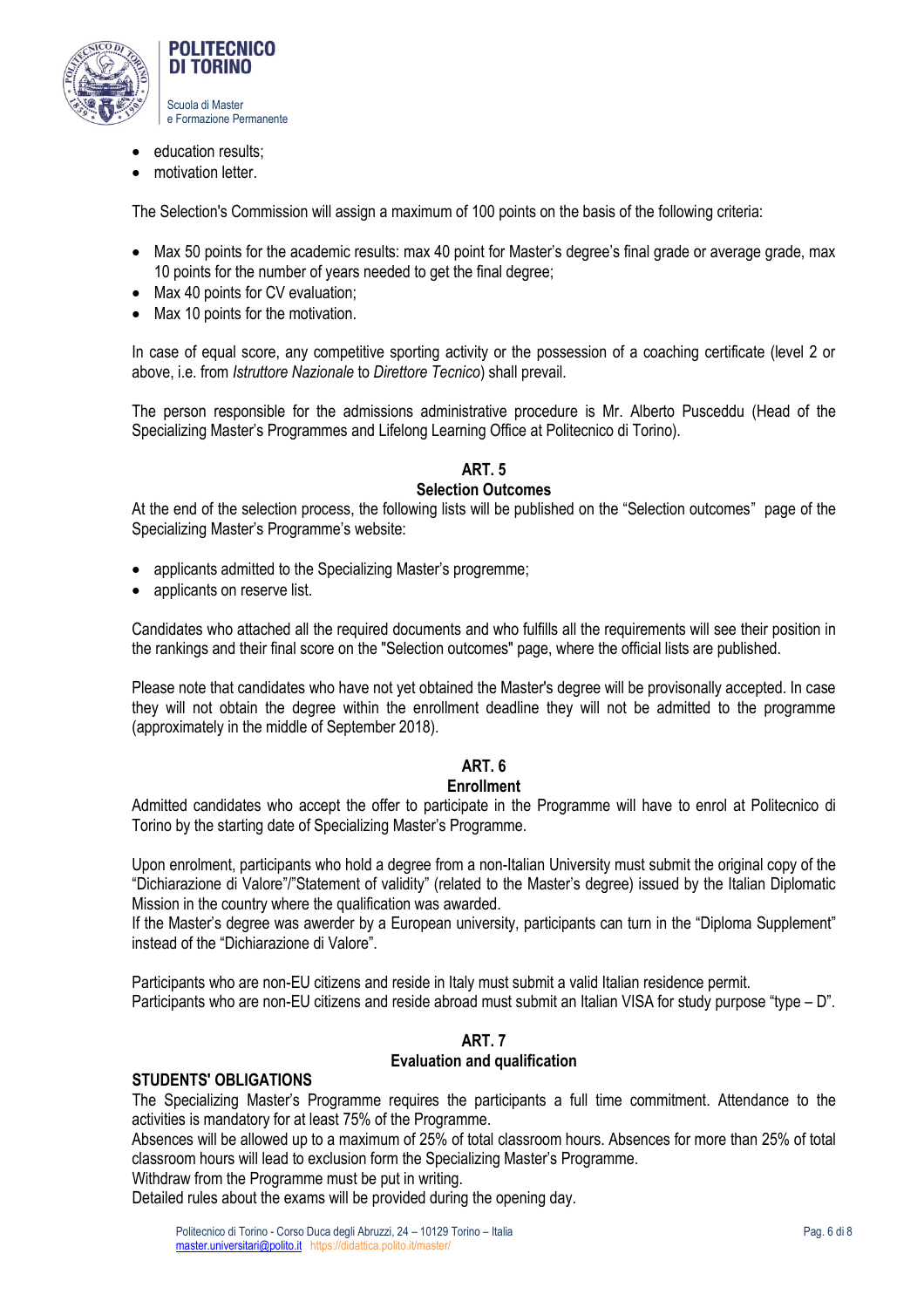

It is not possible to be enrolled in a Specializing Master's Programme and in another University programme at the same time.

## **EVALUATION METHOD**

For each course participants will have to take an exam constisting in a written and/or an oral evaluation test. At the end of the Programme the final presentation (dissertation of the thesis prepared during the internship) will allow to assess the student's skills.

## **QUALIFICATION**

After completing the programme, participants who have regularly attended the activities and reached the total amount of 60 ECTS required for graduation, will be awarded the "Sports Engineering" 2<sup>nd</sup> level Specializing Master's diploma by Politecnico di Torino. The diploma will be issued in Italian.

## **ART. 8**

## **Participation and enrolment fee**

The paticipation fee is 7.000,00 Euro (five thousand/00) + an enrolment fee (enrolment revenue stamp + premium for accident insurance) to be defined within the enrolment deadline; the total amount shall be paid to Politecnico di Torino according to the following installments:

- 1.000,00 Euro (one thousand/00) within the deadline which will be defined by Politecnico for participants to accept the offer for the Specializing Master's Programme;
- $\bullet$  3.000,00 Euro (three thousand/00) + an enrolment fee at the time of enrollment
- 3.000,00 Euro (three thousand/00) as balance payment after six months

The participation and the enrolment fee can be paid by wire transfer through the "Apply@polito" platform.

The participation fee paid by the participants to accept the offer for the Specializing Master's Programme (1.000,00 Euro) will be refunded only in case of failure of VISA issuing by the Italian Embassy (for extra-EU citizens only) or in case that the programme will not be activated, which happens only if the minimum number of participants required will not be reached.

In case of withdrawal or exclusion from the programme the participation fee and enrolment fee won't be refunded under any circumstances.

The programme will start only if the minimum number of 15 participants is reached.

FOR ANY INQUIRY OR ADDITIONAL INFORMATION PLEASE CONTACT: Office of Specializing Master's Programmes and Lifelong Learning Corso Duca degli Abruzzi, 24 - 10129 Torino (ITALY) Email[: master.universitari@polito.it](mailto:master.universitari@polito.it)

## **ART. 9**

### **Privacy policy and access to documents**

The information provided for in Article 13 of the "Code regarding the protection of personal data" (Legislative Decree No. 196 of 30th June 2003) is available at: https://didattica.polito.it/privacy/.

The personal data included in the on-line application form are treated for the selection and enrolment process only; the data are used by Politecnico di Torino within the institution itself, and exclusively for purposes of the institution: for this reason, personal data are shared with various offices within the University (to carry out the activities within their competence) without further notification to the applicants.

Owner of the database is Politecnico di Torino, represented by the Rector, with legal seat in Corso Duca degli Abruzzi, 24 - 10129 Torino.

The person in charge of the student data is the Head of the Division of Student Affairs.

Access to all documents is allowed in the forms provided for by current Legislation.